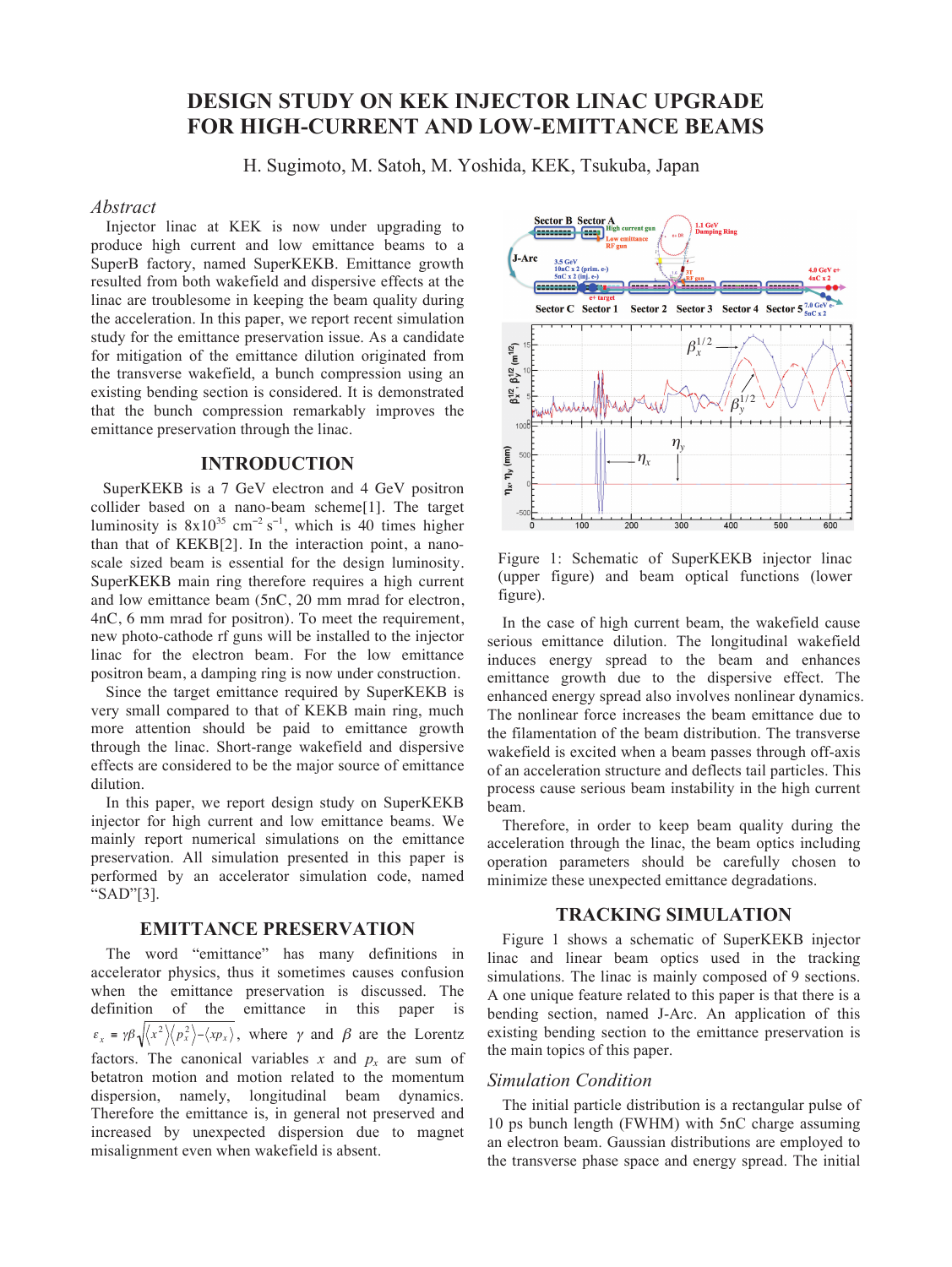

Figure 2: Horizontal emittance at the end of Sector B as a function of rf phase of the acceleration tubes. Each dot and vertical bar represents mean value and standard deviation of 100 simulations, respectively. On-crest is defined by 0 degree, and positive phase means bunch head gains higher energy from the rf wave compared to bunch tail.

emittance is 6 mm mrad for both horizontal and vertical directions, and the energy spread is 0.4 %. These parameters are chosen from a numerical simulation for a photo-cathode rf gun to be installed.

Longitudinal monopole and transverse dipole wakefield are incorporated in the simulation by using an analytical expression of the wake functions[4]. Long-range wakefield effects are not taken into account. The beam is approximated by  $10<sup>5</sup>$  macro particles.

Alignment error of quadrupole magnet and acceleration tube is considered. All alignment errors are Gaussian distributed with rms 0.3 mm without particularly noted. Global orbit correction is carried out with singular value decomposition using 81 BPMs and 194 steering magnets. Each BPM is attached to the quadrupole magnets. Therefore the orbit correction is done not by minimizing actual beam offset to the design beam line, but by minimizing the BPM readings. The jitter error of BPM and beam is not included.

## *From SectorA to B*

Before proceeding simulation including whole linac sections, emittance preservation from the Sector A to B is examined. The emittance at the end of Sector B as a function of acceleration phase is shown in Fig. 2, where 3 different simulation conditions are assumed to find out the most dominant source of the emittance growth.

The emittance is well preserved if linac is perfectly aligned or wakefield is turned off. When the misalignments are introduced to the linac, resultant orbit distortion induces the transverse wakefield and causes emittance degradation. Considering that the orbit



Figure 3: Longitudinal beam profile with and without bunch compression.

correction is done so that the beam passes through the quadrupole center, the dispersive effect due to quadrupole misalignment is minimized after the optics correction. On the other hand, the beam may passes through the off-axis of the acceleration tubes, thus the transverse wakefield is inevitably excited. These simulation results indicate that the most dominant source of the emittance growth is wakefield as long as orbit correction is performed by the presented procedure.

To mitigate the wakefield effects, an application of BNS damping[5] has been considered. BNS damping, however, results a relatively large energy spread at the end of Sector B and leads to serious beam losses at a vertical slit installed to the following J-Arc bending section. One of other possible solution is offset injection scheme[6]. Both experimental and numerical simulation studies at KEKB injector shows that the offset injection effectively reduces the emittance dilution[7].

## *Bunch Compression Using J-Arc Section*

As a possible way for mitigation of the emittance degradation due to transverse wakefield, we here consider a bunch compression using J-Arc section.

Our linac has a bending section named J-Arc as already mentioned. J-Arc currently is an isochronous bending section and the  $(5,6)$  element  $R_{56}$  of the transfer matrix is 0. The transverse wakefield effect can be reduced if shorter bunch length is attained. A bunch compression system with non-isochroous J-arc has been investigated.

Longitudinal phase space plot at the end of J-arc section with and without the bunch compression are shown in Fig. 3. It is confirmed from Fig. 3 that the nonisochronous J-arc works well as a bunch compression system. The bunch compression in J-Arc reduces the emittance dilution after J-Arc section as shown in the next section.